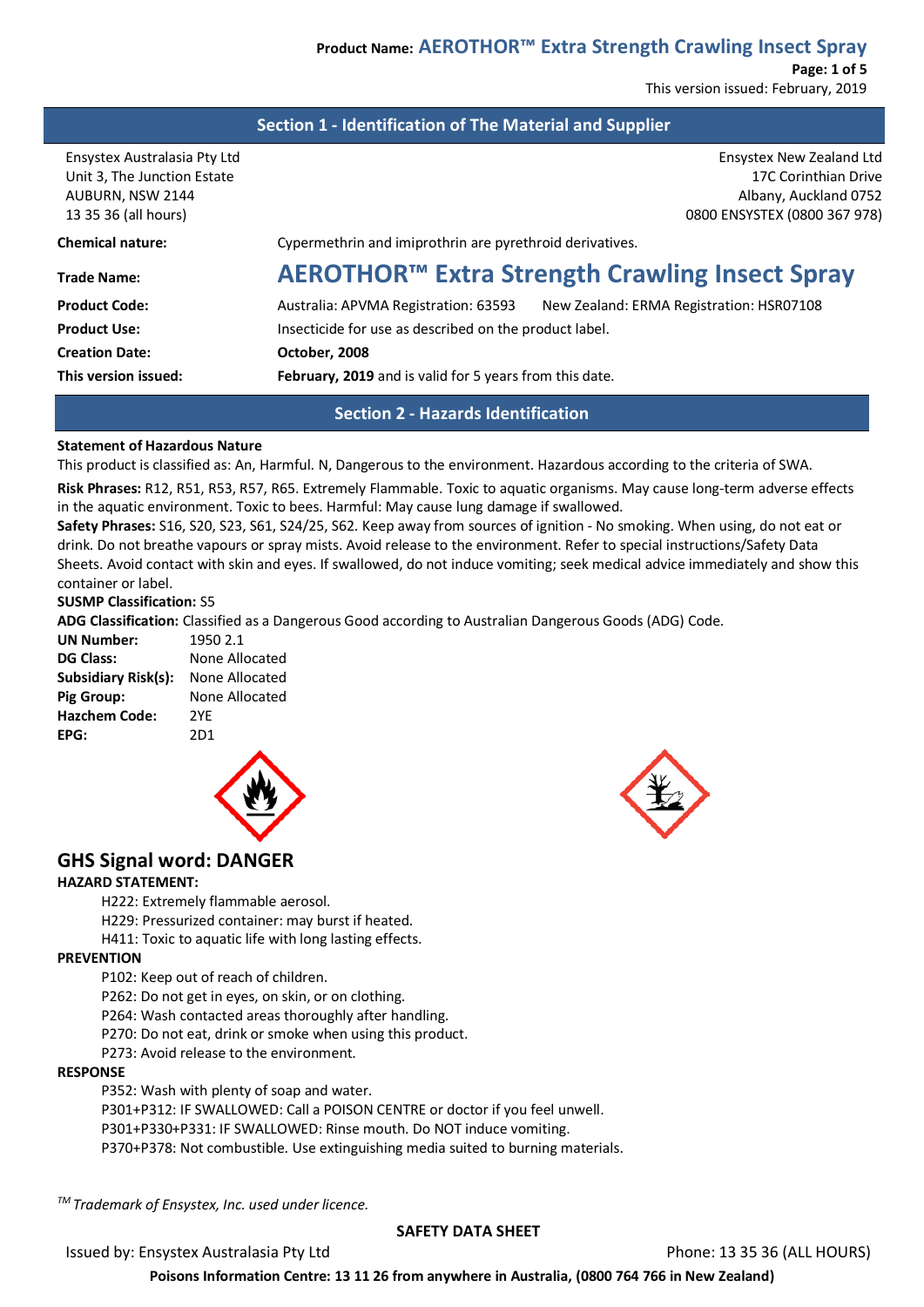#### **STORAGE**

P410: Protect from sunlight.

P402+P404: Store in a dry place. Store in a closed container.

P412: Do not expose to temperatures exceeding 50 °C.

#### **DISPOSAL**

P501: Dispose of contents and containers as specified on the registered label.

#### **Emergency Overview**

**Physical Description & colour**: Liquid in aerosol container.

**Odour:** Characteristic odour.

**Major Health Hazards:** If aspirated, may cause lung damage, repeated exposure may cause skin dryness.

#### **Potential Health Effects**

#### **Inhalation:**

**Short term exposure:** Product may be irritating, although unlikely to cause anything more than mild transient discomfort. Intentional misuse by deliberately concentrating and inhaling contents of aerosol containers can be harmful or fatal. **Long Term exposure:** No data for health effects associated with long term inhalation.

#### **Skin Contact:**

**Short term exposure:** Major health effect from this product is misuse of the aerosol function. If sprayed continuously on skin or in eyes, it can cause frostbite.

**Long Term exposure:** No data for health effects associated with long term skin exposure.

#### **Eye Contact:**

**Short term exposure:** If sprayed directly in the eye, this product will irritate. If spraying is prolonged, it may cause damage through frostbite.

**Long Term exposure:** No data for health effects associated with long term eye exposure.

#### **Ingestion:**

**Short term exposure:** Significant oral exposure is considered to be unlikely. Because of the low viscosity of this product, it may directly enter the lungs if swallowed, or if subsequently vomited. Once in the lungs, it is very difficult to remove and can cause severe injury. However, this product is an oral irritant. Symptoms may include burning sensation and reddening of skin in mouth and throat. Other symptoms may also become evident, but all should disappear once exposure has ceased. **Long Term exposure:** No data for health effects associated with long term ingestion.

#### **Carcinogen Status:**

**SWA:** No significant ingredient is classified as carcinogenic by SWA.

**NTP:** No significant ingredient is classified as carcinogenic by NTP.

**IARC:** No significant ingredient is classified as carcinogenic by IARC.

| <b>Section 3 - Composition/Information on Ingredients</b> |                          |         |                |                |
|-----------------------------------------------------------|--------------------------|---------|----------------|----------------|
| Ingredients                                               | <b>CAS No</b>            | Conk,%  | TWA $(mg/m^3)$ | STEL $(mg/m3)$ |
| Cypermethrin                                              | 52315-07-8               | 0.20%   | Not set        | Not set        |
| Imiprothrin                                               | 72963-72-5               | 0.14%   | Not set        | Not set        |
| Isopropyl alcohol                                         | $67 - 63 - 0$            | < 10%   | Not set        | Not set        |
| Naphtha (petroleum), hydro treated                        | 64742-48-9               | $<$ 35% | Not set        | Not set        |
| Propane/Butane                                            | 106-97-8/74-98-6 to 100% |         | Not set        | Not set        |

This is a commercial product whose exact ratio of components may vary slightly. Minor quantities of other non hazardous ingredients are also possible.

The SWA TWA exposure value is the average airborne concentration of a particular substance when calculated over a normal 8 hour working day for a 5 day working week. The STEL (Short Term Exposure Limit) is an exposure value that may be equalled (but should not be exceeded) for no longer than 15 minutes and should not be repeated more than 4 times per day. There should be at least 60 minutes between successive exposures at the STEL. The term "peak "is used when the TWA limit, because of the rapid action of the substance, should never be exceeded, even briefly.

#### **SAFETY DATA SHEET**

Issued by: Ensystex Australasia Pty Ltd Phone: 13 35 36 (ALL HOURS)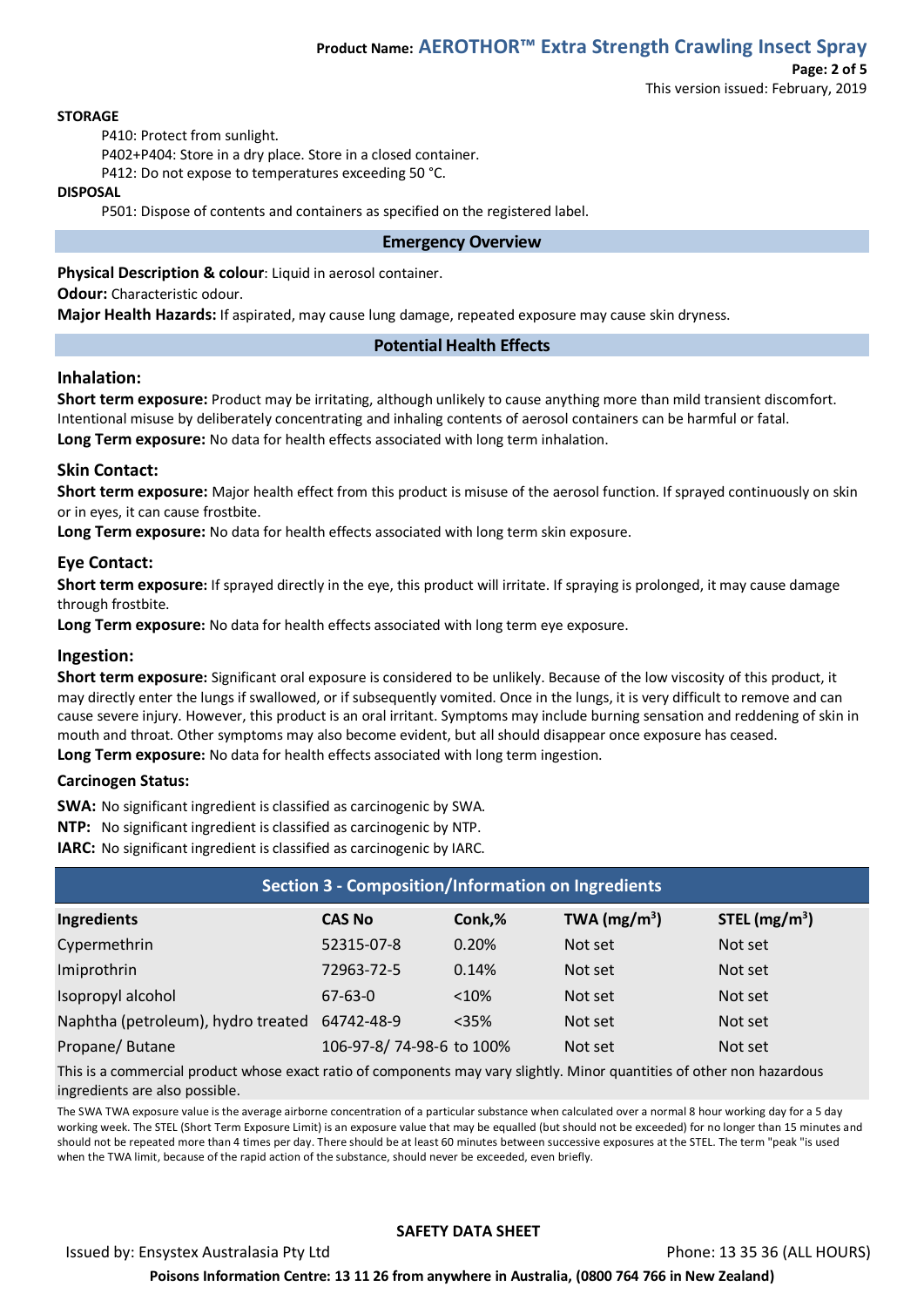# **Section 4 - First Aid Measures**

#### **General Information:**

You should call The Poisons Information Centre if you feel that you may have been poisoned, burned or irritated by this product. The number is 13 11 26 from anywhere in Australia (0800 764 766 in New Zealand) and is available at all times. Have this SDS with you when you call.

- Inhalation: Move exposed person to fresh air. Get medical attention if adverse health effects persist or are severe.
- Skin Contact: Quickly and gently blot away excess liquid. Wash gently and thoroughly with water (use non-abrasive soap if necessary) for 10 minutes or until chemical is removed. If irritation persists, repeat flushing and obtain medical advice.
- Eye Contact: Immediately flush the contaminated eye(s) with lukewarm, gently flowing water for 10 minutes or until the product is removed, while holding the eyelid(s) open. Obtain medical advice immediately if irritation occurs. Take special care if exposed person is wearing contact lenses.
- Ingestion: If swallowed, do NOT induce vomiting. Wash mouth with water and contact a Poisons Information Centre, or call a doctor immediately.

# **Section 5 - Fire Fighting Measures**

**Fire and Explosion Hazards:** This product is classified as flammable. There is a moderate risk of an explosion from this product if commercial quantities are involved in a fire. Fire-fighters should take care and appropriate precautions. Vapours from this product are heavier than air and may accumulate in sumps, pits and other low-lying spaces, forming potentially explosive mixtures. They may also flash back considerable distances. AEROSOL CANS may explode at temperatures approaching 50 °C.

Fire decomposition products from this product may be toxic if inhaled. Take appropriate protective measures.

**Extinguishing Media:** Suitable extinguishing media are carbon dioxide, dry chemical, foam, water fog. Water fog or fine spray is preferred for large fires. Try to contain spills, minimise spillage entering drains or water courses.

**Fire Fighting:** If a significant quantity of this product is involved in a fire, call the fire brigade. There is a danger of a violent reaction or explosion if significant quantities of this product are involved in a fire. Recommended personal protective equipment is full fire kit and breathing apparatus.

#### **Hazchem Code:** 2YE

# **Section 6 - Accidental Release Measures**

**Accidental release: Accidental release:** This product is sold in small packages, and the accidental release from one of these is not usually a cause for concern. For minor spills, clean up, rinsing to sewer and put empty container in garbage. Although no special protective clothing is normally necessary because of occasional minor contact with this product, it is good practice to wear impermeable gloves when handling chemical products. In the event of a major spill, prevent spillage from entering drains or water courses and call emergency services.

# **Section 7 - Handling and Storage**

**Handling:** Keep exposure to this product to a minimum, and minimise the quantities kept in work areas. Avoid release to the environment. Use only with adequate ventilation. Wear appropriate respirator when ventilation is inadequate.

**Storage:** Store in a cool, well ventilated area, and make sure that surrounding electrical devices and switches are suitable. Check containers and valves periodically for leaks. Pressurised container: protect from sunlight and do not expose to temperatures exceeding 50 °C. Store and use away from heat, sparks, open flame or any other ignition source. Do not pierce or burn, even after use. Empty containers retain product residue and can be hazardous.

If you keep more than 25 kg of flammable gases, you are probably required to license the premises or notify your Dangerous Goods authority. If you have any doubts, we suggest you contact your Dangerous Goods authority in order to clarify your obligations.

#### **SAFETY DATA SHEET**

Issued by: Ensystex Australasia Pty Ltd Phone: 13 35 36 (ALL HOURS) **Poisons Information Centre: 13 11 26 from anywhere in Australia, (0800 764 766 in New Zealand)**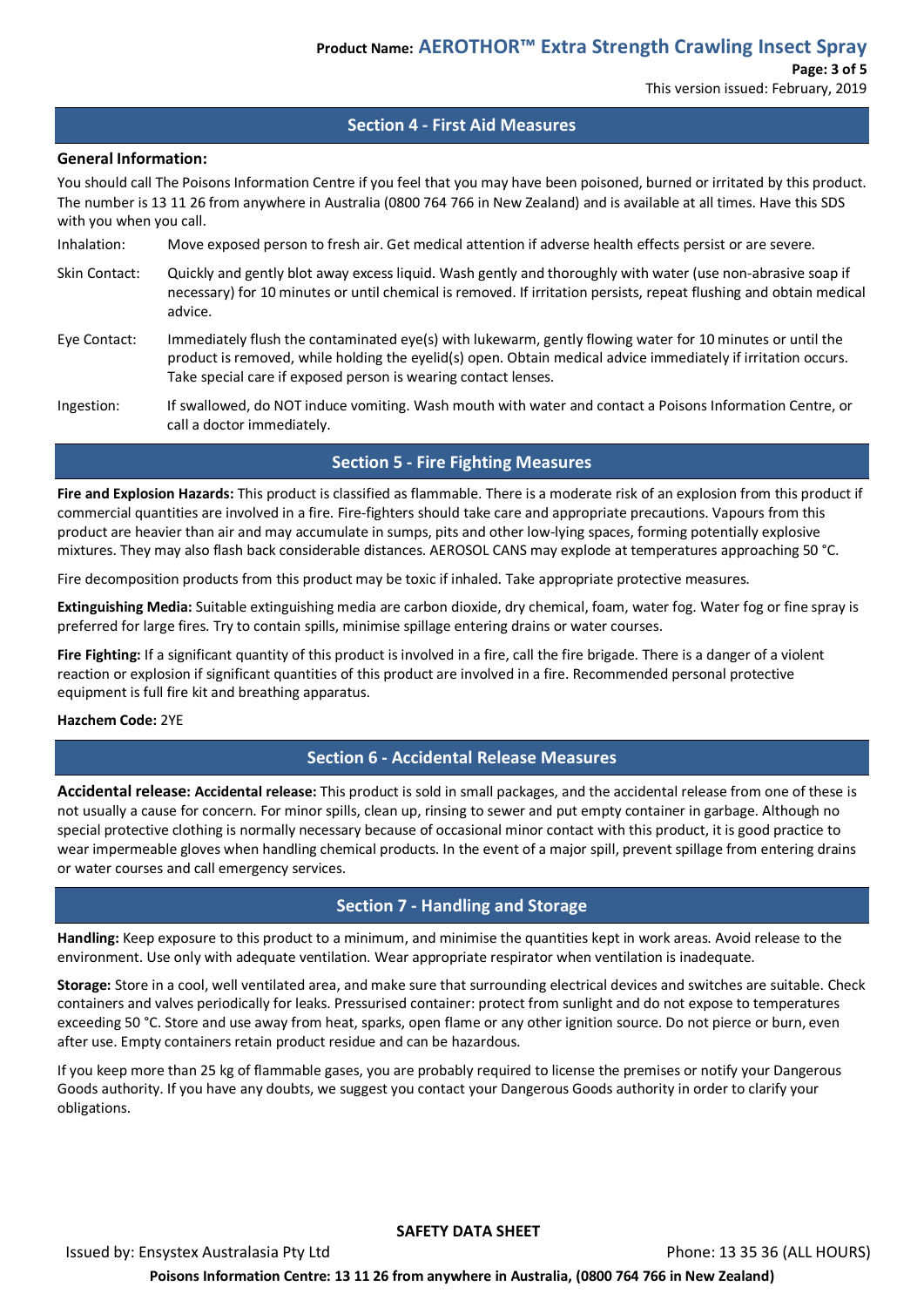# **Product Name: AEROTHOR™ Extra Strength Crawling Insect Spray**

**Page: 4 of 5** This version issued: February, 2019

# **Section 8 - Exposure Controls and Personal Protection**

The following Australian Standards will provide general advice regarding safety clothing and equipment: Respiratory equipment: **AS/NZS 1715**, Protective Gloves: **AS 2161**, Occupational Protective Clothing: AS/NZS 4501 set 2008, Industrial Eye Protection: **AS1336** and **AS/NZS 1337**, Occupational Protective Footwear: **AS/NZS2210**.

**SWA Exposure Limits TWA (mg/m3**

**) STEL (mg/m3 )**

0.58 (approximately) **Not available** 

**Flammability:** Highly flammable **Flash point:** -104 °C to -60 °C (propellant)

Exposure limits have not been established by SWA for any of the significant ingredients in this product.

The following Australian Standards will provide general advice regarding safety clothing and equipment: Respiratory equipment: **AS/NZS 1715**, Protective Gloves: **AS 2161**, Industrial Clothing: **AS2919**, Industrial Eye Protection: **AS1336** and **AS/NZS 1337**, Occupational Protective Footwear: **AS/NZS2210**.

**Ventilation:** This product should only be used in a well ventilated area. If natural ventilation is inadequate, use of a fan is suggested. Wear appropriate respirator when ventilation is inadequate.

**Eye Protection:** Eye protection such as protective glasses or goggles is recommended when this product is being used. **Skin Protection:** Prevent skin contact by wearing impervious gloves. See below for suitable material types.

**Protective Material Types:** We suggest that protective clothing be made from the following materials: cotton, rubber, PVC. **Respirator:** Usually, no respirator is necessary when using this product. However, if you have any doubts consult the Australian Standard mentioned above.

# **Section 9 - Physical and Chemical Properties:**

| Appearance:          | Clear liquid (aerosol dispensed) | Solubility (water): | Insoluble   |
|----------------------|----------------------------------|---------------------|-------------|
| Odour:               | Solvent-like odour               | Specific gravity:   | $0.58$ (app |
| pH:                  | Not available                    | % Volatiles:        | Not avail   |
| <b>Flammability:</b> | Highly flammable                 | Flash point:        | -104 °C to  |

# **Section 10 - Stability and Reactivity**

**Reactivity**: This product is unlikely to react or decompose under normal storage conditions. However, if you have any doubts, contact the supplier for advice on shelf life properties.

**Conditions to Avoid:** Store in the closed original container in a dry, cool, well-ventilated area out of direct sunlight and do not expose to temperatures exceeding 50 °C.

**Incompatibilities:** strong acids, strong bases, strong oxidising agents.

**Fire Decomposition:** Only small quantities of decomposition products are expected from this product at temperatures normally achieved in a fire. This will only occur after heating to dryness. Combustion forms carbon dioxide, and if incomplete, carbon monoxide and possibly smoke. Water is also formed.

**Polymerisation:** This product will not undergo polymerisation reactions.

# **Section 11 - Toxicological Information**

#### **Toxicity Data**

**Butane** 

| TUNICILY DULU |                    |                           |
|---------------|--------------------|---------------------------|
| Butane        | LC50 (Inhalation): | 658 $g/m^3/4$ hours (rat) |
| Ethanol       | LC50 (Inhalation): | $2000$ ppm/10 hours (rat) |

|              | LD50 (Ingestion):                                       | 3450 mg/kg (mouse)                                                        |
|--------------|---------------------------------------------------------|---------------------------------------------------------------------------|
| Cypermethrin | LC50 (Inhalation):<br>LD50 (Ingestion):<br>LD50 (Skin): | 7889 mg/m <sup>3</sup> /4hrs (rat)<br>247 mg/kg (rat)<br>1600 mg/kg (rat) |
| Imiprothrin  | LD50 (Ingestion):<br>LD50 (Skin):<br>LC50 (Inhalation): | 1600 mg/kg (rat)<br>>2000 mg/kg<br>$>1,200$ mg/m <sup>3</sup>             |

# **Classification of Hazardous Ingredients**

**Ingredient Risk Phrases** 

No ingredient mentioned in the HSIS Database is present in this product at hazardous concentrations.

# **SAFETY DATA SHEET**

Issued by: Ensystex Australasia Pty Ltd Phone: 13 35 36 (ALL HOURS)

**Poisons Information Centre: 13 11 26 from anywhere in Australia, (0800 764 766 in New Zealand)**